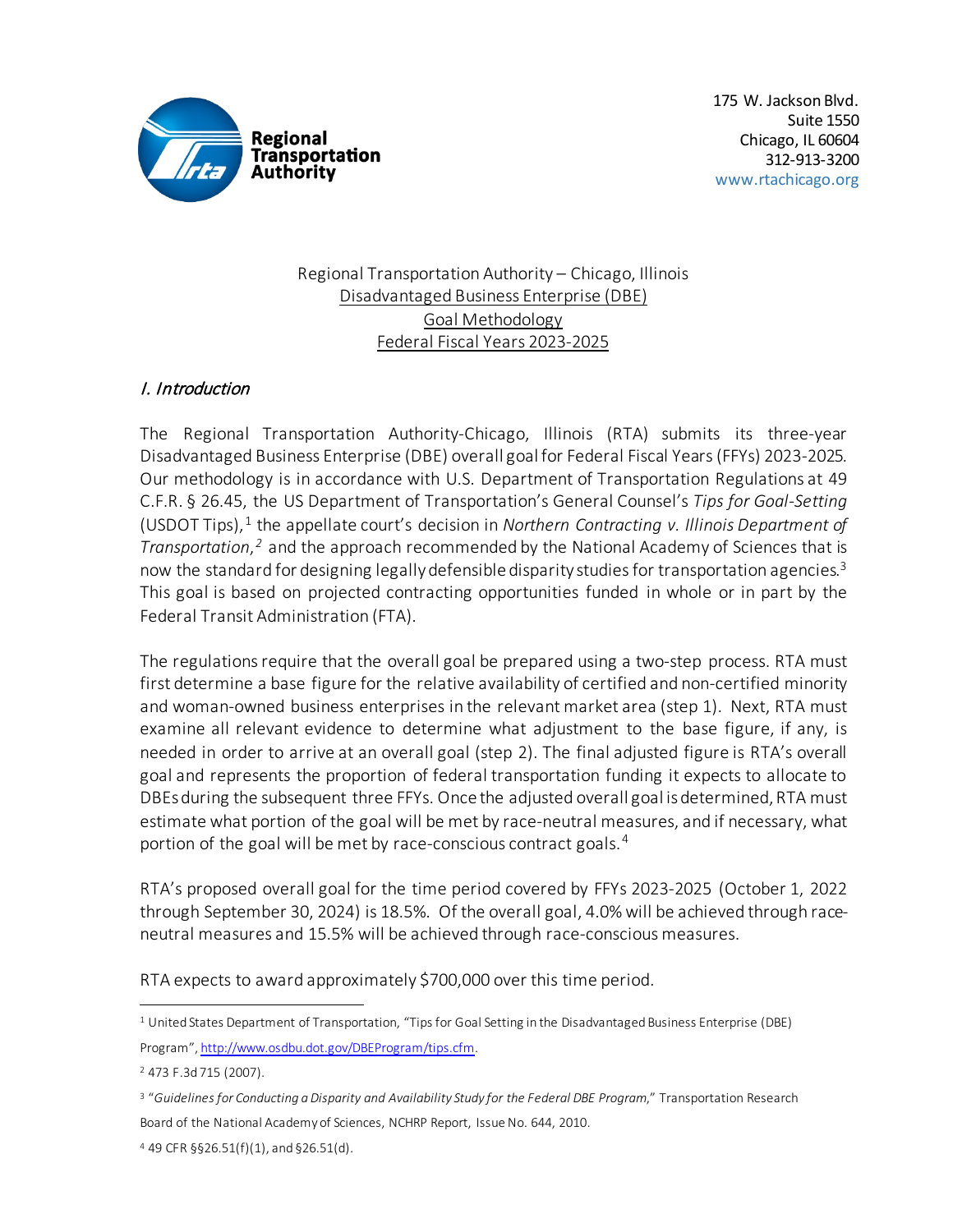

### Table 1 RTA FTA-Assisted Projects FFYs 2023-2025

| <b>RTA PROJECTS</b>                                            | <b>FTA-FUNDED</b> |
|----------------------------------------------------------------|-------------------|
|                                                                | <b>AMOUNT</b>     |
| Interagency Signage Fabrication and Installation:              | \$360,000         |
| Sign Manufacturing (339950) 66%; Highway, Street, and Bridge   |                   |
| Construction (237310) 34%                                      |                   |
|                                                                |                   |
| Feasibility Study for Regional One Caal/One Click System       | \$300,000         |
| Engineering Activities (541330) 10%; Transportation Management |                   |
| Consulting Services (541614) 50%; Market Research and Polling  |                   |
| (541613) 40%                                                   |                   |
|                                                                |                   |
| Total                                                          | \$660,000         |

Of these funds, RTA expects that \$154,276 will be expended with DBEs.

# II. Overall DBE Goal Setting Methodology for Federal Fiscal Years 2020-2022

RTA's overall goal was set based on the two-step process described in 49 C.F.R. §26.45. This process ensures that the goal derived by RTA as based on the availability of ready, willing, and able DBEs in RTA'srelevant market area.

# A. Step One Base Figure Calculation

The first element in estimating DBE availability was to determine empirically the relevant geographic and industry market areas for RTA's federally-assisted contracts. The Availability Study (attached as Exhibit A) determined RTA's service area to be its market area.

However, none of the codes RTA expects will be used in its two upcoming projects were in the Study. Therefore, RTA chose to use the method in 49 C.F.R. 26.45(c)(1) ("Use DBE Directories and Census Bureau Data."). We relied on 2020 County Business Pattern results for the state of Illinois and the Illinois Unified Certification Directory.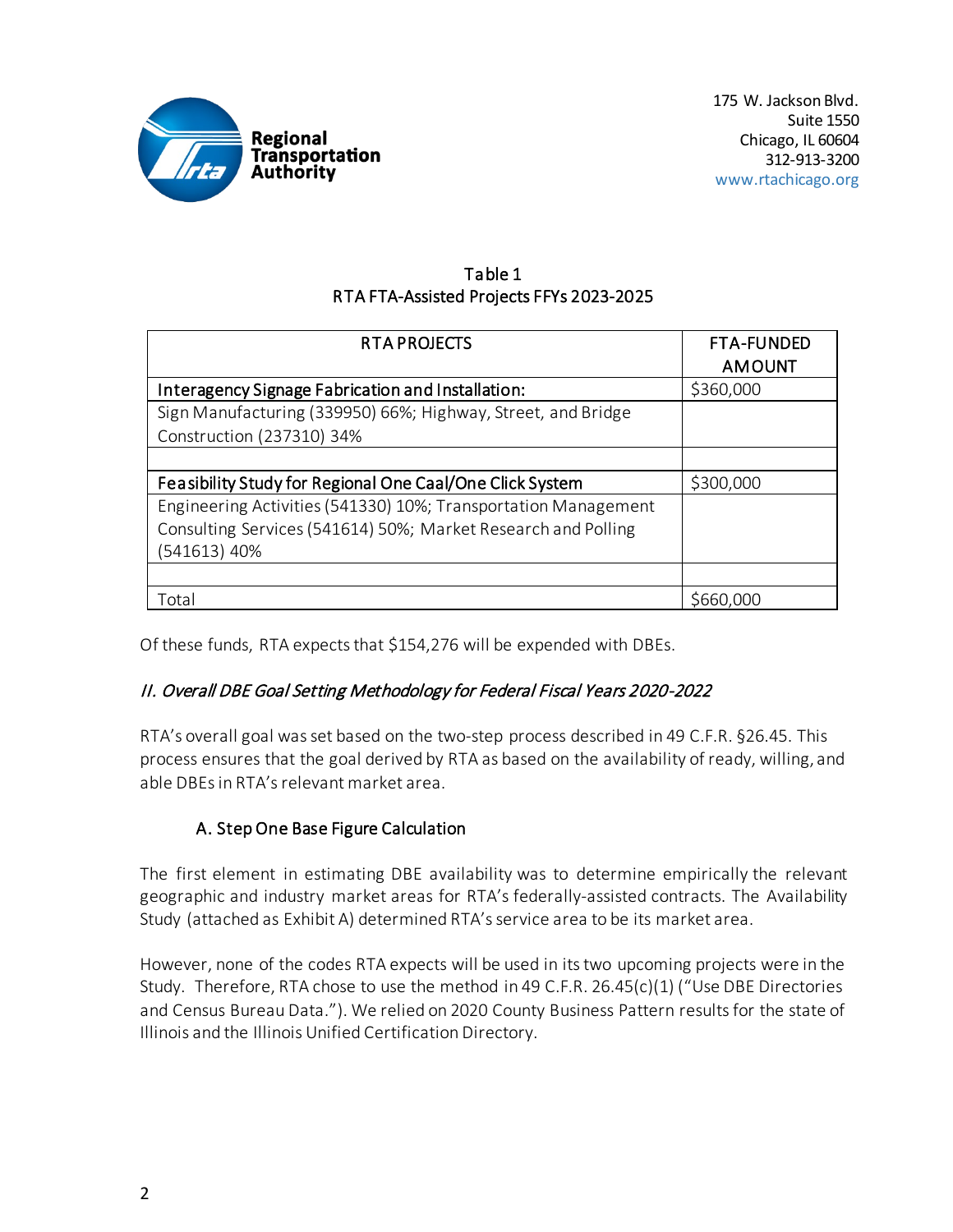

| <b>NAICS</b> | <b>NAICS Code Label</b>                                        | # of<br><b>Certified</b><br>Firms | Total<br># of<br><b>Firms</b> | Non-<br><b>DBE</b> | <b>DBE</b> | Total  |
|--------------|----------------------------------------------------------------|-----------------------------------|-------------------------------|--------------------|------------|--------|
| 237310       | Highway, Street, and Bridge<br>Construction                    | 295                               | 379                           | 22.2%              | 78.8%      | 100.0% |
| 339950       | Sign Manufacturing                                             |                                   | 210                           | 96.7%              | 3.3%       | 100.0% |
| 541330       | <b>Engineering Services</b>                                    | 220                               | 1803                          | 87.8%              | 12.2%      | 100.0% |
| 541613       | Market Research and Polling                                    | 112                               | 1833                          | 93.9%              | 6.1%       | 100.0% |
| 541614       | <b>Transportation Management</b><br><b>Consulting Services</b> | 75                                | 393                           | 80.9%              | 19.1%      |        |

### Table 1 DBE Availability – Federal Funds

We next weighted these estimates by the expected distribution of NAICS codes by dollars for the upcoming projects:

# DBE availability  $\times$  NAICS dollar amount  $\div$  Total project doallars

- 237310: 77.8 x \$136,000 = \$105,858
- 339950: 3.3 x \$264,000 = \$8,800
- $\cdot$  541330: 12.2 x \$30,000 = \$3,661
- 541613: 6.1 x 120,000 = \$7,332
- 541614: 19.1 x \$150,000 = \$28,626

The result is a step one base figure of 22.0 percent.

# B. Step Two, Consideration of Adjustments to the Step One Base Figure

Step 2 requires RTA to examine all evidence in its jurisdiction to determine what adjustment, if any, is needed to the base figure to arrive at the overall goal. Included among the types of evidence that must be considered are the current capacity of DBEs to perform work on RTA's federally-assisted contracts, as measured by the volume of work DBEs have performed in recent years, and evidence from the availability/disparity study, to the extent not already accounted for in the base figure. RTA may also consider available evidence from related fields that affect the opportunities for DBEs to form, grow and compete. These include, but are not limited to, statistical disparities in the ability of DBEs to get the financing, bonding and insurance required to participate in the Program, and data on employment, self-employment, education, training and union apprenticeship programs, to the extent relevant to the opportunities for DBEs to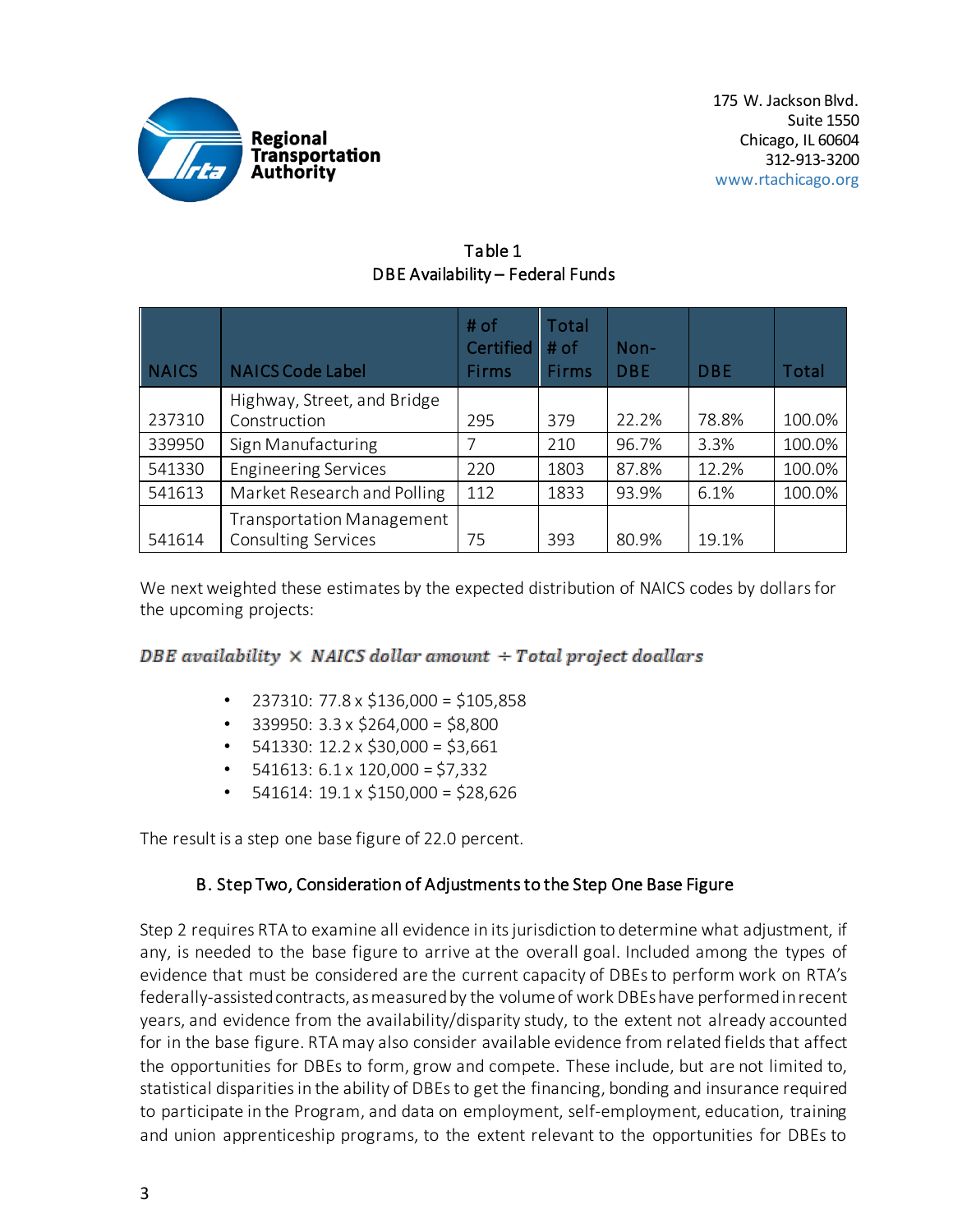

perform in the Program. The regulations caution that any adjustment to the base figure to account for the continuing effects of past discrimination or the effects of an ongoing DBE program must be based on "demonstrable evidence that is logically and directly related to the effect for which the adjustment is sought." § 26.45(d)(3). Each of these categories is discussed separately below.

### 1. Past DBE utilization

RTA considered the current capacity of certified DBEs to perform on its FTA-assisted contracts, measured by the volume of work certified DBEs have received in recent years. The contracts awarded from FFY 2017 through 2021 were in industries similar to those we expect to award in the future. Therefore, it is appropriate to use past participation as a guide to a possible adjustment, as provided in 49 C.F.R. § 26.45(d)(1)(i). The median DBE participation for FFYs 2017 through 2021 is 15%.

| <b>FEDERAL FISCAL</b><br><b>YEAR</b> | <b>OVERALL DBE</b><br><b>UTILIZATION</b> | <b>RACE-NEUTRAL</b><br><b>UTILIZATION</b> | <b>RACE-</b><br><b>CONSCIOUS</b><br><b>UTILIZATION</b> |
|--------------------------------------|------------------------------------------|-------------------------------------------|--------------------------------------------------------|
| 2017                                 | 15%                                      | 4%                                        | 11%                                                    |
| 2018                                 | 15%                                      | 1%                                        | 14%                                                    |
| 2019                                 | 12%                                      | 0%                                        | 12%                                                    |
| 2020                                 | 32%                                      | 20%                                       | 12%                                                    |
| 2021                                 | 26%                                      | 16%                                       | 10%                                                    |

Table 2 DBE Utilization for FFYs 2017-2021

### 2. Additional Step 2 Evidence

In addition, the RTA reviewed the data in its 2016 Availability and conducted by Colette Holt & Associates ("CHA"), an attorney and national expert on the DBE program with extensive experience in designing defensible DBE goals. While the study's evidence of economy-wide disparities<sup>[5](#page-3-0)</sup> might be used to make a step two adjustment, in our view, this does not provide

<span id="page-3-0"></span><sup>&</sup>lt;sup>5</sup> The study examined disparities in business receipts and in business formation and earnings. Minority and women-owned firms are significantly less profitable than similar nonminority or women-owned firms, and minorities and women earn substantially and significantly less from their labor than do their similarly situated nonminority male counterparts in RTA's market area. Barriers to equal access to business and human capital were also identified.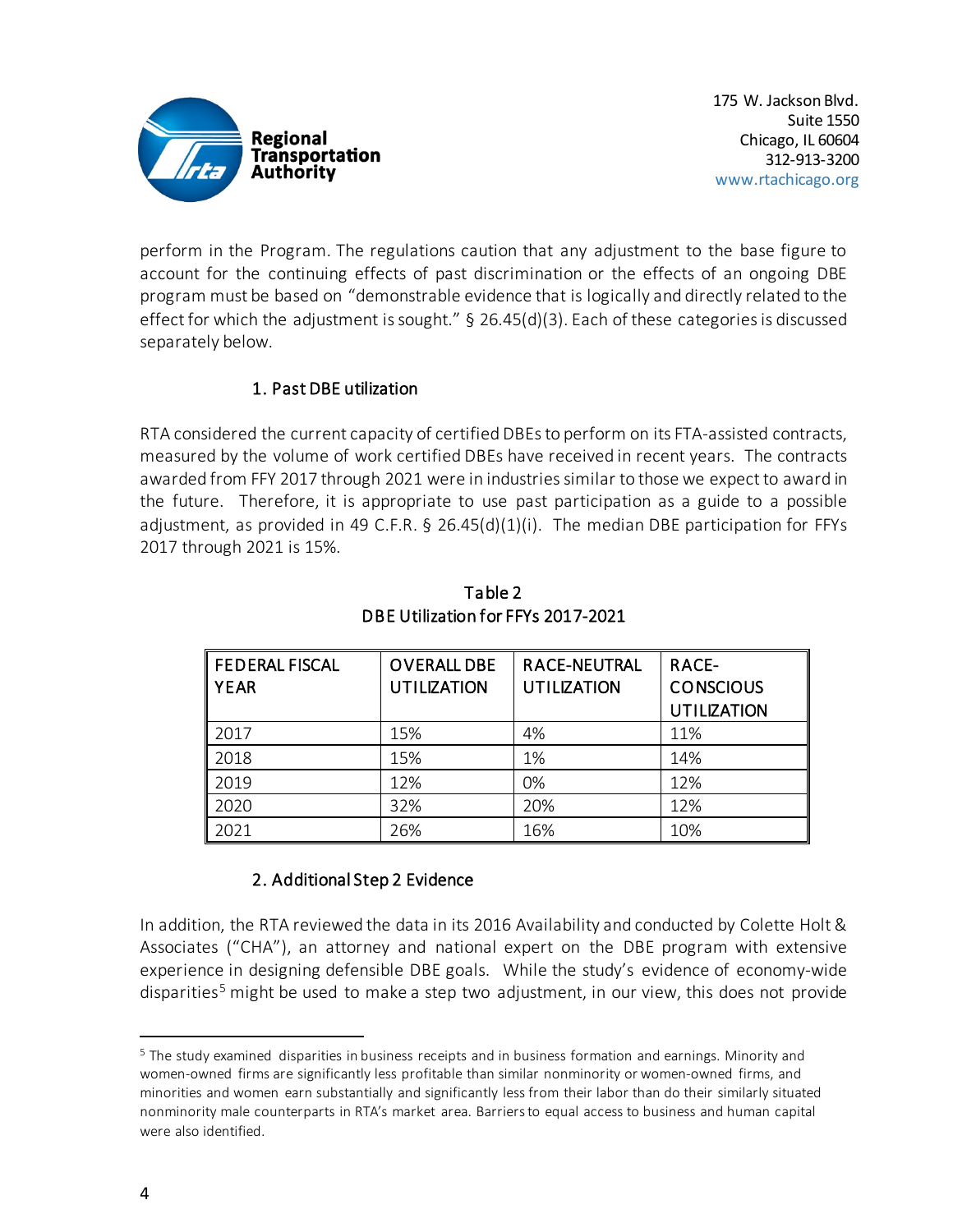

evidence that is sufficiently directly related to an adjustment to reflect the level of participation that would be expected "but for" discrimination. Further, the law in the Seventh Circuit Court of Appeals is that affirmative action goals should reflect the "plausible lower bound estimate" of availability.

The RTA also reviewed the results of the 2020 Disparity Study conducted for the Chicago Transit Authority conducted by CHA and the 2021 Disparity Study for the City of Chicago's Construction Program conducted by CHA. Again, while those reports provided ample evidence of the continuing effects of discrimination on opportunities for minority- and woman-owned businesses, they cannot serve as the basis for a quantitive adjustment under controlling case law.

# 3. Base Figure Adjustment

RTA reviewed its expected available contracting opportunities for FFYs 2023 through 2025 and determined that federally funded contracts for the upcoming triennial period are substantially similar to the recent past. Therefore, past participation is an appropriate adjustment factor. RTA therefore averaged the median past participation with the step 1 base figure estimate for an overall, annual goal of 16.2%.

| Average:                       | 18.5% |
|--------------------------------|-------|
| Median Past DBE Participation: | 15.0% |
| Baseline DBE Availability:     | 22.0% |

### III. Projection of Race-Neutral versus Race-Conscious Goal Attainment

To estimate the portions of the goal to be met through race-neutral and race-conscious measures, RTA evaluated past race-neutral certified DBE participation as defined in § 26.51(a).

# A. Race-Neutral versus Race-Conscious Projection

As detailed in Table 2, RTA has achieved its DBE participation through the use of race-conscious contract goals and race-neutral methods that resulted in contract awards to DBE prime contractors. Based upon the median of the race-neutral participation achieved from FFY 2017 through 2021, we project that we will achieve 4.0% DBE participation through race-neutral measures and 14.5% through race-conscious contract goals.

# B. Efforts to increase race-neutral participation

RTA will meet the maximum feasible portion of its overall goal by using race-neutral means of facilitating DBE participation. To facilitate race-neutral participation, the RTA consistently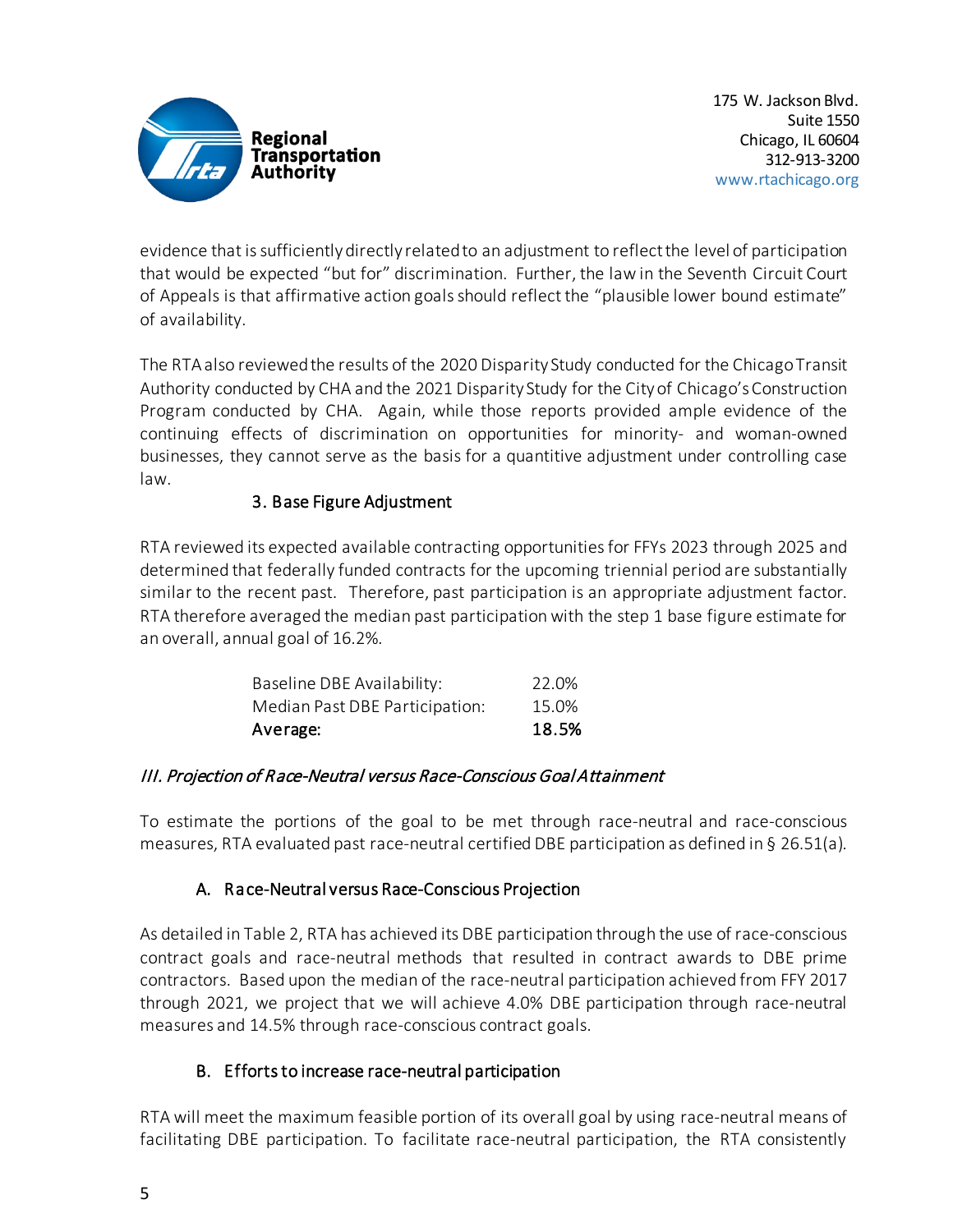

conducts outreach to DBEs to provide information regarding opportunities to participate in RTA projects and procurements. Representatives from the RTA participate on committees of minority and female organizations and attend numerous events and programs to provide information about the RTA and to assist in identifying and utilizing DBEs, such as:

- City of Chicago Dept. of Procurement Construction Summit
- City of Chicago Vendor Fair
- Chicago Park District Vendor Fair
- Chicago Business Opportunity Fair/Chicago Minority Supplier Development Council
- Conference of Minority Transportation Officials Meeting and Training Conference
- Metra's Annual Vendor Fair
- Illinois Department of Transportation Annual DBE Conference

In addition, RTA staff is available to meet with DBEs and other small firms to assist them with how to do business with the agency, such as preparing bids and proposals to comply with the RTA's procurement requirements and processes. We also search the IL UCP and the RTA's Vendor Profile database to identify DBE prime firms and DBE subcontractors; answer questions of DBEs and provide DBE information to bidders/proposers during pre-proposal conferences; send solicitation information to DBEs based upon contacts obtained during outreach events; and participate in events to facilitate the development, growth, and sustainability of DBEs in contracting opportunities.

# IV. Proof of Publication

The initial goal submittal Notice was posted on June 15, 2022 to the RTA's Official Internet Webpage. The proposed overall goal and its rationale were available for inspection on the RTA's website and during normal business hours at the RTA's offices for a 45-day comment period. The Notice contained the building and electronic mail addresses where comments could be sent.

### V. Public Consultation

Based upon research to determine the availability of stakeholder organizations in the RTA's service area that would likely have an interest in participating in a scheduled exchange regarding preparation of the goal setting methodology, we developed the following list:

51st Street Business Association African American Contractors Association Angel of God Resource Center, Inc. Arquitectors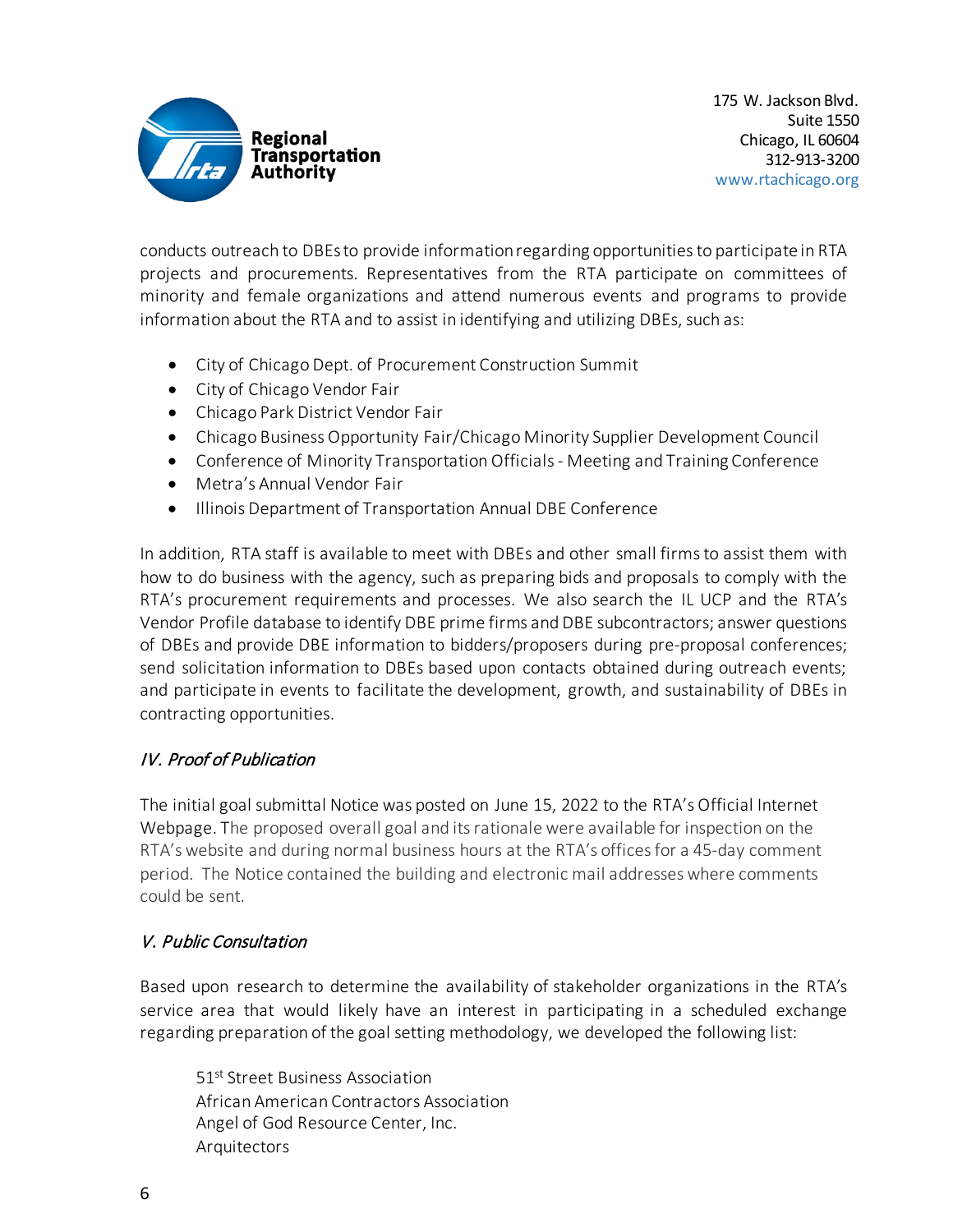

Association of Asian Construction Enterprises Austin African American Business Networking Association Black Contractors Owners and Executives Black Contractors United Business Leadership Council Center for Community Development Initiatives Chatham Business Association Chicago Minority Supplier Development Council, Inc. Chicago Chinatown Chamber of Commerce Chicago Urban League Chicago Women in Trades Contractor Advisors Business Development Corp. Cosmopolitan Chamber of Commerce Do For Self-Community Development Co. Far South Community Development Corporation Federation of Women Contractors Fresh Start Home Community Development Corporation Greater Englewood Community Development Corp. Greater Far South Halsted Chamber of Commerce Greater Pilsen Economic Development Association Greater Southwest Development Corporation HIRE360 Hispanic American Construction Industry Association Illinois Hispanic Chamber of Commerce Illinois State Black Chamber of Commerce JLM Business Development Center Latin American Chamber of Commerce LGBT Chamber of Commerce of Illinois Phillippine American Chamber of Commerce of Illinois (PACCIL) MBDA Business Center Chicago National Association of Minority Contractors Chicago (NAMCC) National Association of Women Business Owners National Organization of Minority Engineers N'DIGO Foundation Neighborhood Development Services Public Narrative Rainbow/PUSH Coalition Real Men Charities, Inc. RTW Veteran Center South Shore Chamber, Inc.,